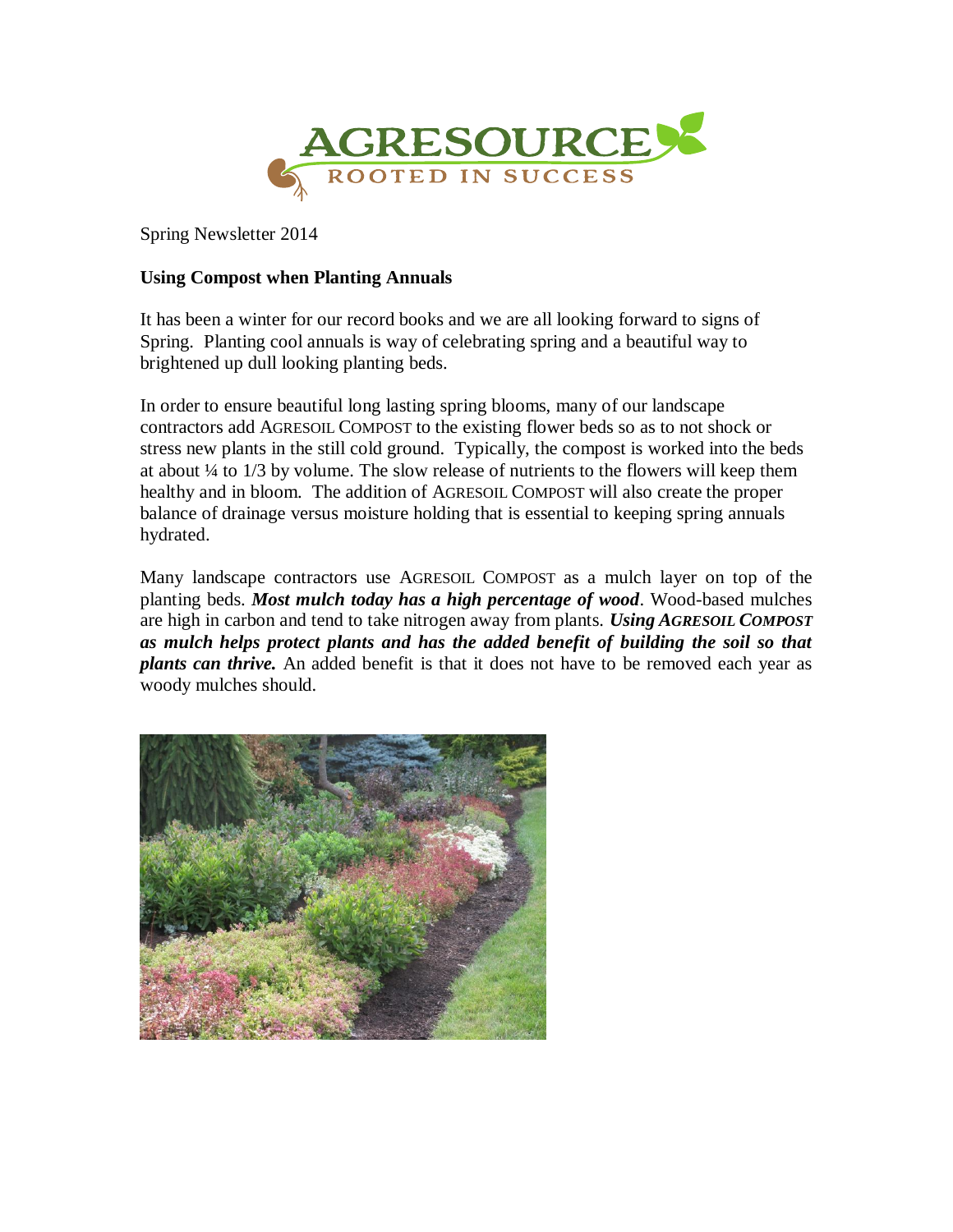## **Compost and Soil Testing**

Composts distributed by Agresource are routinely tested so our customers can be assured that they are getting a consistent product and can select the particular product that will best suit their needs. For our New England customers we have routinely used the services of the University of Massachusetts Soil and Plant Tissue Testing Laboratory located in Amherst MA.

Recently the UMass lab has made changes to its compost testing program and you will notice differences in the reports that are now being provided. Compost samples are now tested using *Test Methods for the Examination, Composting and Compost* (TMECC) developed by the US Composting Council. Results are reported on both a dry weight basis and the moist (as received) basis. The bulk density of the sample is determined and quantity (e.g. lbs) per cubic yard of compost is also reported to assist in determining the application rates.

Perhaps the biggest change is that now nutrients are reported as the total amount in the compost whereas in the past compost was tested like soil and the extractable nutrient levels were determined and reported. For example, in the past you were provided with the extractable level of Phosphorus whereas now you are getting the total Phosphorus in the compost. The amount of the nutrients that is available to plants is usually only a percentage of the total value and this should be taken into consideration when using composts.



Agresource recommends that before applying compost that a recent soil test is obtained so that the compost application rate can be adjusted. Make sure that you take a good representative sample of the soil and include testing for Organic Matter. Compost may not always be needed if adequate soil organic matter is present in the existing soil. Test results will also allow you to adjust (most likely reduce) use of fertilizer applications. In cases where drainage is critical, such as sports fields, soil texture should also be included. Instructions on collecting soil samples and test forms are available on the UMass web site [\(http://soiltest.umass.edu/ordering-information\)](http://soiltest.umass.edu/ordering-information).

Whether you use the UMass testing services or another laboratory, Agresource can assist you with the interpretation of test results and assist you with selecting the compost source that best meets your needs.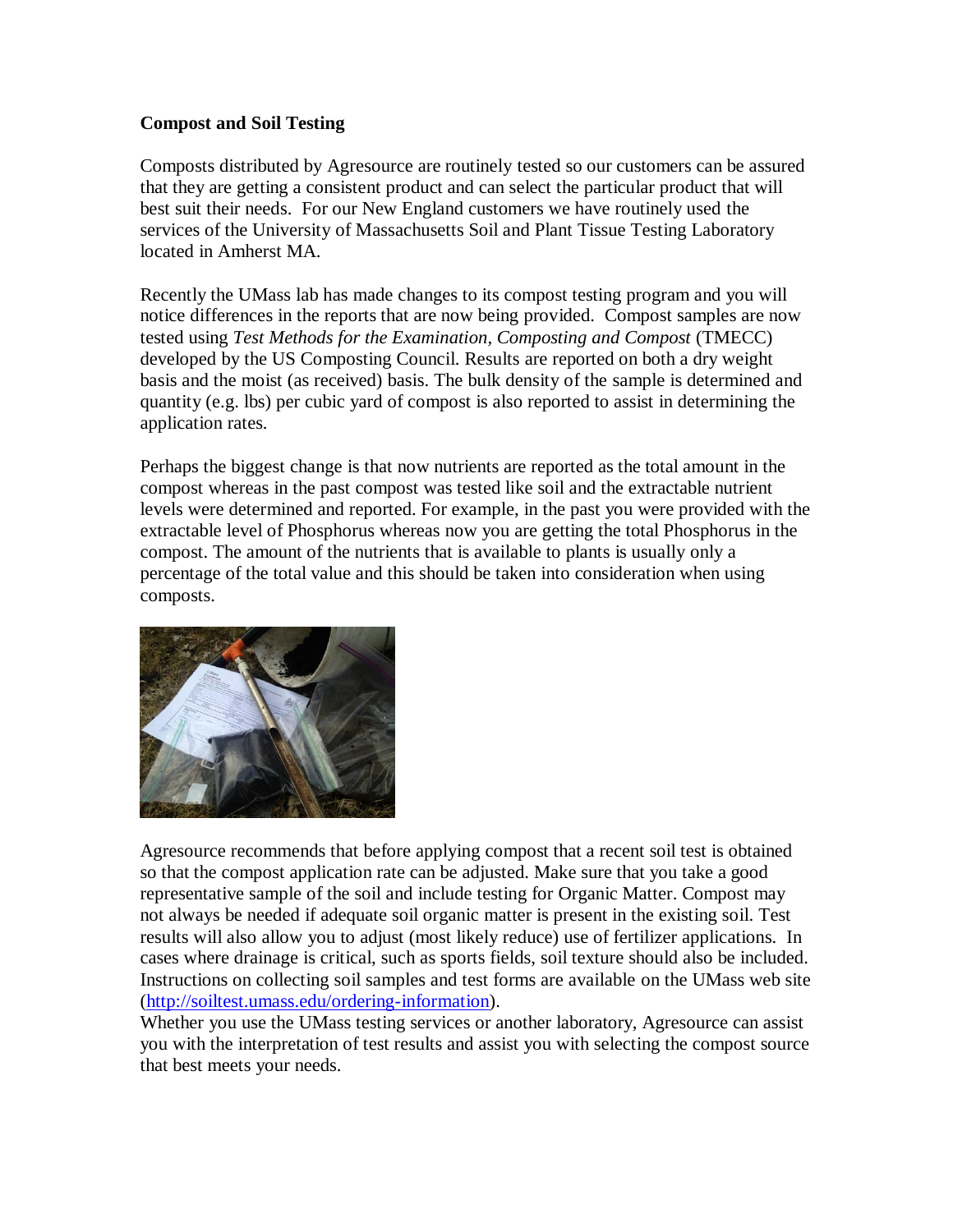## **Organic Matters—What is "Organic"?**

Over the past several years there has been an increasing demand for "organic" products in landscaping. Customers often ask "is your soil organic". This begs the question, what is organic soil? Some people want to know if it is "certified organic". Others are concerned about potential contaminates. Some just want to know where it came from while others just don't know what they mean by "organic".

Most of the concerns that people have about soil can be satisfied by an understanding of the role of Soil Organic Matter (SOM) content. This is the actual percent of organic matter that is present in soil and can be measured directly in a soil lab. The soil organic matter consists of the living and dead organisms as well as the various products of decomposition (often referred to as humus). If soil has an adequate soil organic matter content, it will function well and do all the things people might expect from "organic soil" to protect human health, shield the environment, and promote plant growth.

Soil organic matter helps protect the environment and human health by degrading potential pollutants that are made of organic molecules such as herbicide, pesticides, and hydrocarbons (petroleum byproducts). It effect, it is helps to clean soil because it provides a home for microbial activity. Soil organic matter increases soil's Cation Exchange Capacity (CEC) helping to bind metals and preventing them from leaching into the water table. Raising CEC also assists to make nutrients more available for plant uptake. As organic matter breaks down in the soil, nutrients are released slowly, thus unlike most commercial fertilizers the nutrients are not washed away by rain.

Appropriate levels of soil organic matter content vary, but a rule of thumb for a healthy lawn is to have 5% to 8% SOM. For gardens and planting beds 6% to 12% soil organic matter content is a good range to achieve. Local testing labs can check the organic matter content of the soil and soil should be tested before adding compost.



Essential components of soil including organic matter are shown in the image above.

## **Sales Position Available at Agresource**

Agresource, Inc., a leading supplier of compost products in New England, is seeking an experienced sales person to sell compost, soils, and mulch products. Candidate must be